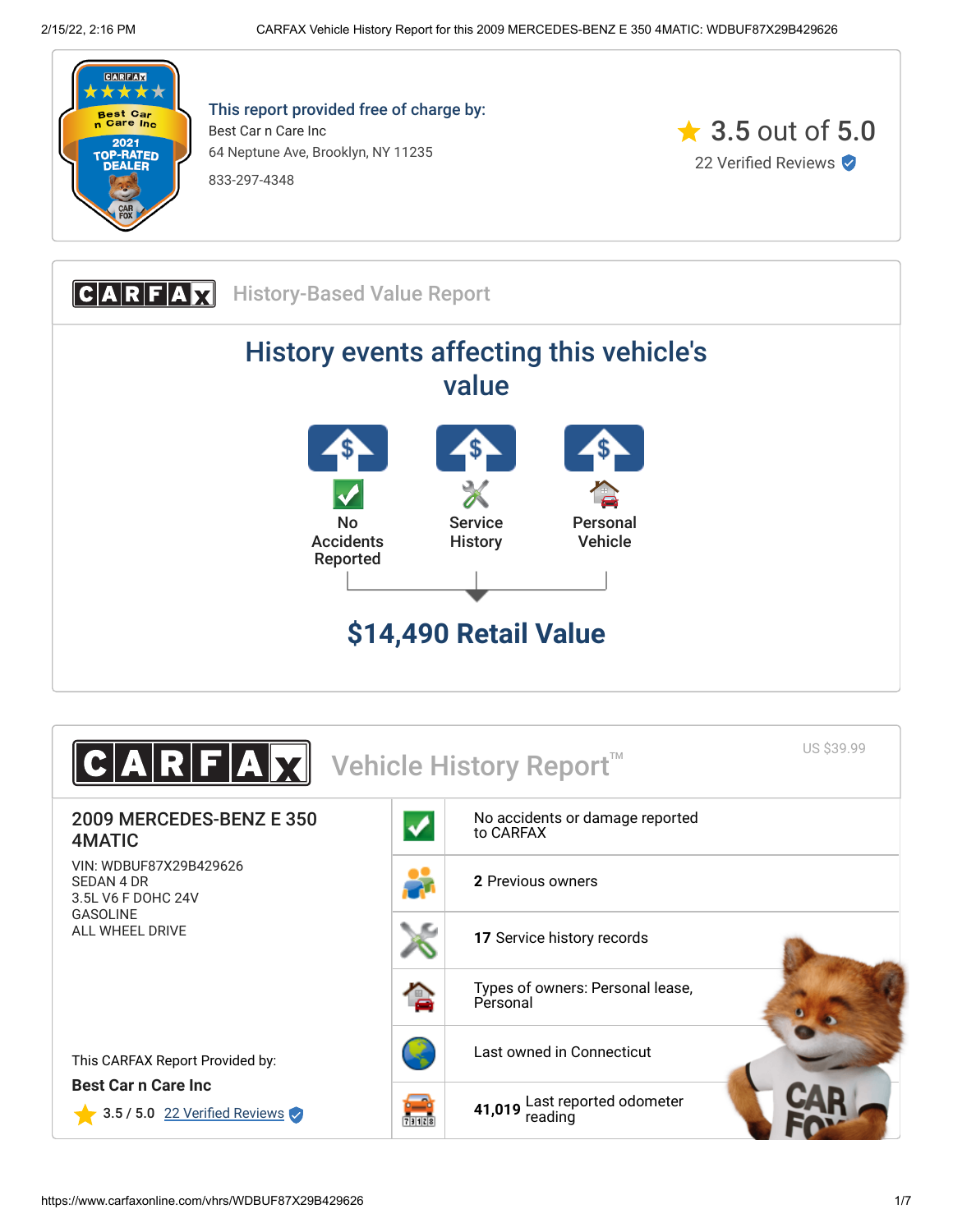## 2/15/22, 2:16 PM CARFAX Vehicle History Report for this 2009 MERCEDES-BENZ E 350 4MATIC: WDBUF87X29B429626

This CARFAX Vehicle History Report is based only on [information](http://www.carfax.com/company/vhr-data-sources) supplied to CARFAX and available as of 2/15/22 at 1:16:01 PM (CST). Other information about this vehicle, including problems, may not have been reported to CARFAX. Use this report as one important tool, along with a vehicle inspection and test drive, to make a better decision about your next used car.

<span id="page-1-1"></span>

| <b>Ownership History</b><br> C A R F A Z<br>The number of owners is estimated | Owner 1        | $\triangle$ Owner 2 |
|-------------------------------------------------------------------------------|----------------|---------------------|
| Year purchased                                                                | 2009           | 2013                |
| Type of owner                                                                 | Personal lease | Personal            |
| Estimated length of ownership                                                 | 3 yrs. 8 mo.   | 9 years             |
| Owned in the following states/provinces                                       | New York       | Connecticut         |
| Estimated miles driven per year                                               | 5,062/yr       | 2,391/yr            |
| Last reported odometer reading                                                | 18,792         | 41,019              |

| <b>CARFAX</b> Title History<br>CARFAX guarantees the information in this section | Owner 1                         | Owner 2                         |
|----------------------------------------------------------------------------------|---------------------------------|---------------------------------|
| Salvage   Junk   Rebuilt   Fire   Flood   Hail   Lemon                           | <b>Guaranteed</b><br>No Problem | <b>Guaranteed</b><br>No Problem |
| Not Actual Mileage   Exceeds Mechanical Limits                                   | <b>Guaranteed</b><br>No Problem | <b>Guaranteed</b><br>No Problem |
|                                                                                  |                                 |                                 |



**GUARANTEED** - None of these major title problems were reported by a state Department of Motor Vehicles (DMV). If you find that any of these title problems were reported by a DMV and not included in this report, CARFAX will buy this vehicle back. [Register](https://www.carfax.com/Service/bbg) | [View Terms](http://www.carfaxonline.com/legal/bbgTerms) | [View Certificate](https://www.carfaxonline.com/vhrs/WDBUF87X29B429626)

<span id="page-1-0"></span>

| <b>Additional History</b><br>CARFA<br>Not all accidents / issues are reported to CARFAX           | Owner 1                 | $\blacksquare$ Owner 2                 |
|---------------------------------------------------------------------------------------------------|-------------------------|----------------------------------------|
| <b>Total Loss</b><br>No total loss reported to CARFAX.                                            | No Issues Reported      | No Issues Reported<br>✓                |
| <b>Structural Damage</b><br>No structural damage reported to CARFAX.                              | No Issues Reported      | No Issues Reported                     |
| <b>Airbag Deployment</b><br>No airbag deployment reported to CARFAX.                              | No Issues Reported      | No Issues Reported<br>✔                |
| <b>Odometer Check</b><br>No indication of an odometer rollback.                                   | No Issues Indicated     | No Issues Indicated<br>✔               |
| Accident / Damage<br>No accidents or damage reported to CARFAX.                                   | No Issues Reported      | No Issues Reported<br>✔                |
| <b>Manufacturer Recall</b><br>Check with an authorized Mercedes-Benz dealer for any open recalls. | No Recalls<br>Reported  | No Recalls<br>$\checkmark$<br>Reported |
| <b>Basic Warranty</b><br>Original warranty estimated to have expired.                             | <b>Warranty Expired</b> | <b>Warranty Expired</b>                |

<span id="page-1-2"></span>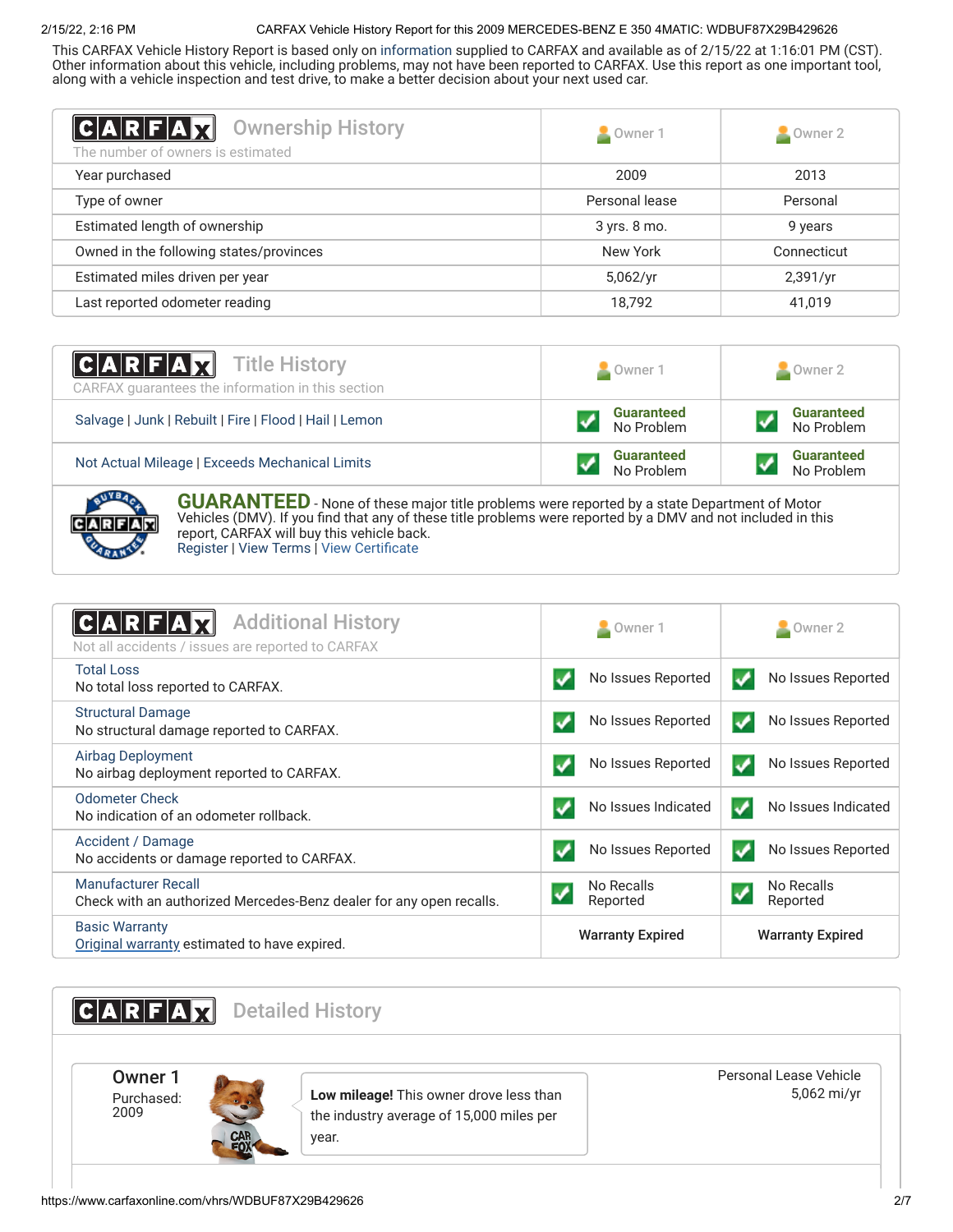| 2/15/22, 2:16 PM |         | CARFAX Vehicle History Report for this 2009 MERCEDES-BENZ E 350 4MATIC: WDBUF87X29B429626                                               |                                                                                                                                                                                                    |
|------------------|---------|-----------------------------------------------------------------------------------------------------------------------------------------|----------------------------------------------------------------------------------------------------------------------------------------------------------------------------------------------------|
| Date             | Mileage | <b>Source</b>                                                                                                                           | <b>Comments</b>                                                                                                                                                                                    |
| 01/28/2009       | 10      | Rallye Motors, Inc.<br>Roslyn, NY<br>516-801-8800<br>rallyemotors.com<br>4.8 / 5.0<br>384 Verified Reviews<br>7,321 Customer Favorites  | Vehicle serviced<br>Pre-delivery inspection completed                                                                                                                                              |
| 03/31/2009       |         | Rallye Motors, Inc.<br>Roslyn, NY<br>516-801-8800<br>rallyemotors.com<br>4.8 / 5.0<br>384 Verified Reviews<br>7,321 Customer Favorites  | Vehicle sold                                                                                                                                                                                       |
| 03/31/2009       |         | Rallye Motors, Inc.<br>Roslyn, NY<br>516-801-8800<br>rallyemotors.com<br>4.8 / 5.0<br>384 Verified Reviews<br>7,321 Customer Favorites  | C Vehicle serviced<br>- Pre-delivery inspection completed<br>- Vehicle washed/detailed<br>- Floor mats installed<br>- Safety inspection performed                                                  |
| 03/31/2009       |         | New York<br>Motor Vehicle Dept.<br>Garden City, NY                                                                                      | Title issued or updated<br>- Registration issued or renewed<br>- First owner reported<br>- Titled or registered as personal lease vehicle<br>- Loan or lien reported<br>- Passed safety inspection |
| 05/01/2009       |         | New York<br>Motor Vehicle Dept.<br>Roanoke, TX                                                                                          | Title issued or updated<br>- Loan or lien reported                                                                                                                                                 |
| 08/27/2009       | 1,154   | Rallye Motors, Inc.<br>Roslyn, NY<br>516-801-8800<br>rallyemotors.com<br>4.8 / 5.0<br>384 Verified Reviews<br>7,321 Customer Favorites  | ic⊾ Vehicle serviced<br>- Tire condition and pressure checked<br>- Drivability/performance checked                                                                                                 |
| 01/04/2010       | 1,889   | New York<br><b>Inspection Station</b>                                                                                                   | <b>Emissions inspection performed</b><br>- Dealer had vehicle inspected to prepare it for sale<br>- Passed safety inspection                                                                       |
| 01/06/2010       |         | Rallye Motors, Inc.<br>Roslyn, NY<br>516-801-8800<br>rallyemotors.com<br>4.8 / 5.0<br>384 Verified Reviews<br>7,321 Customer Favorites  | ⊾ Vehicle serviced<br>- Recommended maintenance performed<br>- Tire condition and pressure checked<br>- Safety inspection performed<br>- Emissions or safety inspection performed                  |
| 09/13/2010       | 5,822   | Rallye Motors, Inc.<br>Roslyn, NY<br>516-801-8800<br>rallyemotors.com<br>$-4.8/5.0$<br>384 Verified Reviews<br>7,321 Customer Favorites | $\mathcal{L}$ Vehicle serviced<br>- Maintenance inspection completed<br>- Oil and filter changed<br>- Maintenance reminder reset<br>- Tire condition and pressure checked                          |
| 01/10/2011       | 7,646   | Rallye Motors, Inc.<br>Roslyn, NY<br>516-801-8800                                                                                       | C Vehicle serviced<br>- Tire condition and pressure checked<br>- Emissions inspection performed                                                                                                    |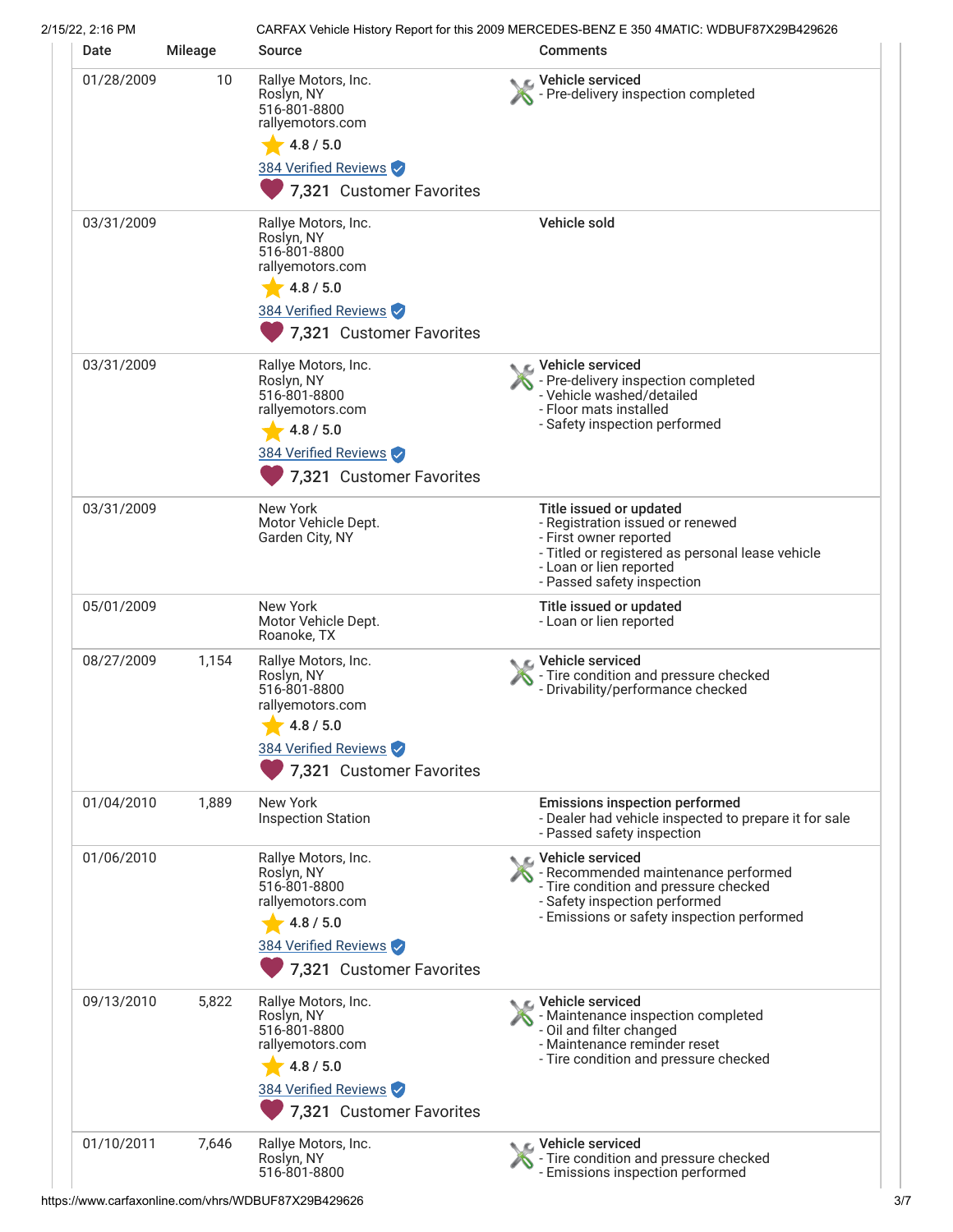| 2/15/22, 2:16 PM |        | rallyemotors.com<br>4.8 / 5.0<br>384 Verified Reviews<br>7,321 Customer Favorites                                                      | CARFAX Vehicle History Report for this 2009 MERCEDES-BENZ E 350 4MATIC: WDBUF87X29B429626<br>- Emissions or safety inspection performed                                                                                                                         |
|------------------|--------|----------------------------------------------------------------------------------------------------------------------------------------|-----------------------------------------------------------------------------------------------------------------------------------------------------------------------------------------------------------------------------------------------------------------|
| 01/17/2011       | 7,652  | <b>New York</b><br><b>Inspection Station</b>                                                                                           | Passed safety inspection<br>- Passed emissions inspection                                                                                                                                                                                                       |
| 03/22/2011       |        | New York<br>Motor Vehicle Dept.<br>Garden City, NY                                                                                     | Registration issued or renewed<br>- Passed safety inspection                                                                                                                                                                                                    |
| 05/16/2011       | 9,633  | Rallye Motors, Inc.<br>Roslyn, NY<br>516-801-8800<br>rallyemotors.com<br>4.8 / 5.0<br>384 Verified Reviews<br>7,321 Customer Favorites | C Vehicle serviced<br>- Maintenance inspection completed<br>- Brake fluid flushed/changed<br>- Wiper(s) replaced<br>- Horn replaced<br>- Oil and filter changed<br>- Sunroof serviced<br>- Nitrogen fill tires                                                  |
| 12/28/2011       | 13,095 | Rallye Motors, Inc.<br>Roslyn, NY<br>516-801-8800<br>rallyemotors.com<br>4.8 / 5.0<br>384 Verified Reviews<br>7,321 Customer Favorites | Vehicle serviced<br>- Maintenance inspection completed<br>- Oil and filter changed<br>- Seat(s) checked                                                                                                                                                         |
| 05/11/2012       | 15,055 | <b>New York</b><br><b>Inspection Station</b>                                                                                           | Passed safety inspection<br>- Passed emissions inspection                                                                                                                                                                                                       |
| 06/05/2012       | 15,629 | Rallye Motors, Inc.<br>Roslyn, NY<br>516-801-8800<br>rallyemotors.com<br>4.8 / 5.0<br>384 Verified Reviews<br>7,321 Customer Favorites | Vehicle serviced<br>- Maintenance inspection completed<br>- Battery/charging system checked<br>- Oil and filter changed<br>- Exterior lights checked<br>- Fuel system cleaned/serviced<br>- Liahts checked<br>- Sunroof serviced<br>- Front brake pads replaced |
| 12/15/2012       | 18,792 | <b>Mercedes-Benz Financial Services</b><br>Connecticut                                                                                 | Lease vehicle returned to dealer                                                                                                                                                                                                                                |
| 12/21/2012       |        | Dealer Inventory                                                                                                                       | Vehicle offered for sale                                                                                                                                                                                                                                        |

| Owner 2<br>Purchased:<br>2013 | Low mileage! This owner drove less than<br>the industry average of 15,000 miles per<br><b>CAR</b><br>year. | Personal Vehicle<br>2,391 mi/yr                                                                |
|-------------------------------|------------------------------------------------------------------------------------------------------------|------------------------------------------------------------------------------------------------|
| Date<br>Mileage               | Source                                                                                                     | <b>Comments</b>                                                                                |
| 01/11/2013                    | Connecticut<br>Motor Vehicle Dept.                                                                         | Vehicle purchase reported<br>- Registration issued or renewed<br>- Vehicle color noted as Gray |
| 02/05/2013                    | Connecticut<br>Motor Vehicle Dept.<br>Westport, CT<br>Title #033848445                                     | Title issued or updated<br>- New owner reported<br>- Loan or lien reported                     |
| 11/25/2013                    | Connecticut<br>Motor Vehicle Dept.<br>Westport, CT                                                         | Registration issued or renewed<br>- Vehicle color noted as Gray                                |
| 03/24/2015                    | Connecticut<br>Motor Vehicle Dept.<br>Westport, CT                                                         | Registration issued or renewed<br>- Vehicle color noted as Gray                                |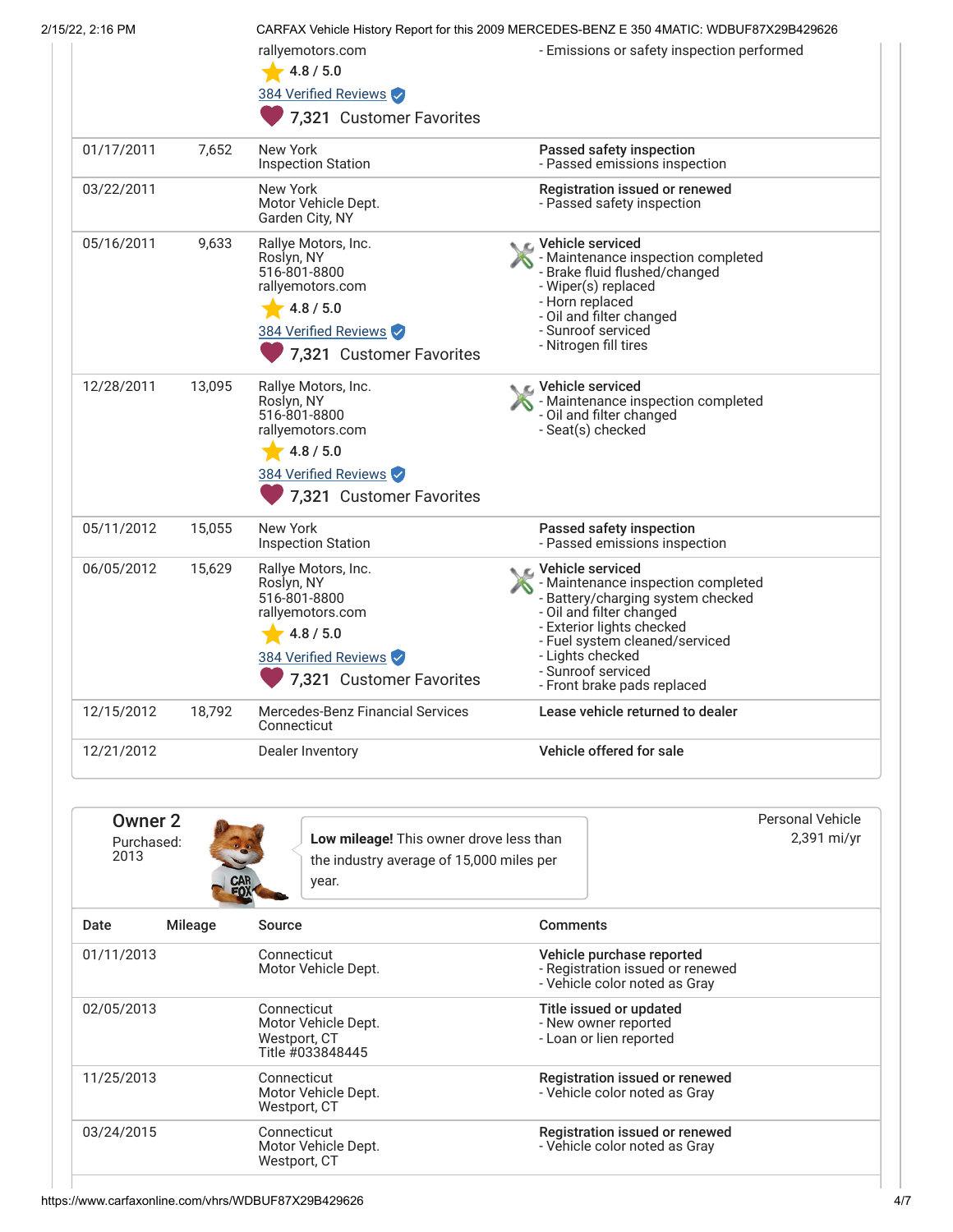| 2/15/22, 2:16 PM |        |                                                                                                                                                              | CARFAX Vehicle History Report for this 2009 MERCEDES-BENZ E 350 4MATIC: WDBUF87X29B429626                                                                                                                                                                                                                                                                                                                                         |
|------------------|--------|--------------------------------------------------------------------------------------------------------------------------------------------------------------|-----------------------------------------------------------------------------------------------------------------------------------------------------------------------------------------------------------------------------------------------------------------------------------------------------------------------------------------------------------------------------------------------------------------------------------|
| 05/28/2015       | 24,988 | Mercedes-Benz of Fairfield<br>Fairfield, CT<br>203-368-6725<br>mercedesbenzoffairfield.com/<br>4.4 / 5.0<br>250 Verified Reviews<br>6,355 Customer Favorites | <b>NE</b> Vehicle serviced<br>- 20,000 mile service performed<br>- Spark plug(s) replaced<br>- Differential serviced<br>- Transfer case replaced<br>- Transfer case serviced<br>- Brake fluid flushed/changed<br>- Transmission serviced<br>- Exterior trim checked<br>- Four wheel alignment performed<br>- Four tires mounted<br>- Tire(s) replaced<br>- Sunvisor(s) replaced/repaired<br>- Tire condition and pressure checked |
| 05/13/2016       | 26,749 | Mercedes-Benz of Fairfield<br>Fairfield, CT<br>203-368-6725<br>mercedesbenzoffairfield.com/<br>4.4 / 5.0<br>250 Verified Reviews<br>6,355 Customer Favorites | Vehicle serviced<br>- Maintenance inspection completed<br>- 30,000 mile service performed<br>- Drive belts checked<br>- Tire condition and pressure checked                                                                                                                                                                                                                                                                       |
| 12/20/2016       | 27,984 | Connecticut<br><b>Inspection Station</b><br>Norwalk, CT                                                                                                      | Passed emissions inspection                                                                                                                                                                                                                                                                                                                                                                                                       |
| 12/21/2016       |        | Connecticut<br>Motor Vehicle Dept.<br>Westport, CT<br>Title #033848445                                                                                       | Registration issued or renewed<br>- Vehicle color noted as Gray                                                                                                                                                                                                                                                                                                                                                                   |
| 01/03/2017       | 28,006 | Mercedes-Benz of Fairfield<br>Fairfield, CT<br>203-368-6725<br>mercedesbenzoffairfield.com/<br>4.4 / 5.0<br>250 Verified Reviews<br>6,355 Customer Favorites | Vehicle serviced<br>- Maintenance inspection completed<br>- Battery/charging system checked                                                                                                                                                                                                                                                                                                                                       |
| 06/16/2017       | 28,910 | Mercedes-Benz of Fairfield<br>Fairfield, CT<br>203-368-6725<br>mercedesbenzoffairfield.com/<br>4.4 / 5.0<br>250 Verified Reviews<br>6,355 Customer Favorites | C Vehicle serviced<br>- Maintenance inspection completed<br>- 20,000 mile service performed                                                                                                                                                                                                                                                                                                                                       |
| 04/27/2018       | 33,646 | Mercedes-Benz of Fairfield<br>Fairfield, CT<br>203-368-6725<br>mercedesbenzoffairfield.com/<br>4.4 / 5.0<br>250 Verified Reviews<br>6,355 Customer Favorites | C Vehicle serviced<br>- Maintenance inspection completed<br>- 10,000 mile service performed<br>- Wiper(s) replaced<br>- Rear brakes replaced                                                                                                                                                                                                                                                                                      |
| 01/04/2019       | 36,346 | Connecticut<br><b>Inspection Station</b><br>Norwalk, CT                                                                                                      | Passed emissions inspection                                                                                                                                                                                                                                                                                                                                                                                                       |
| 01/04/2019       |        | Connecticut<br>Motor Vehicle Dept.<br>Westport, CT<br>Title #033848445                                                                                       | Registration issued or renewed<br>- Registration updated when owner moved the vehicle<br>to a new location<br>- Vehicle color noted as Gray                                                                                                                                                                                                                                                                                       |
| 05/03/2019       | 37,318 | Mercedes-Benz of Fairfield<br>Fairfield, CT<br>203-368-6725<br>mercedesbenzoffairfield.com/<br>4.4 / 5.0<br>250 Verified Reviews                             | Vehicle serviced<br>- Maintenance inspection completed<br>- 20,000 mile service performed                                                                                                                                                                                                                                                                                                                                         |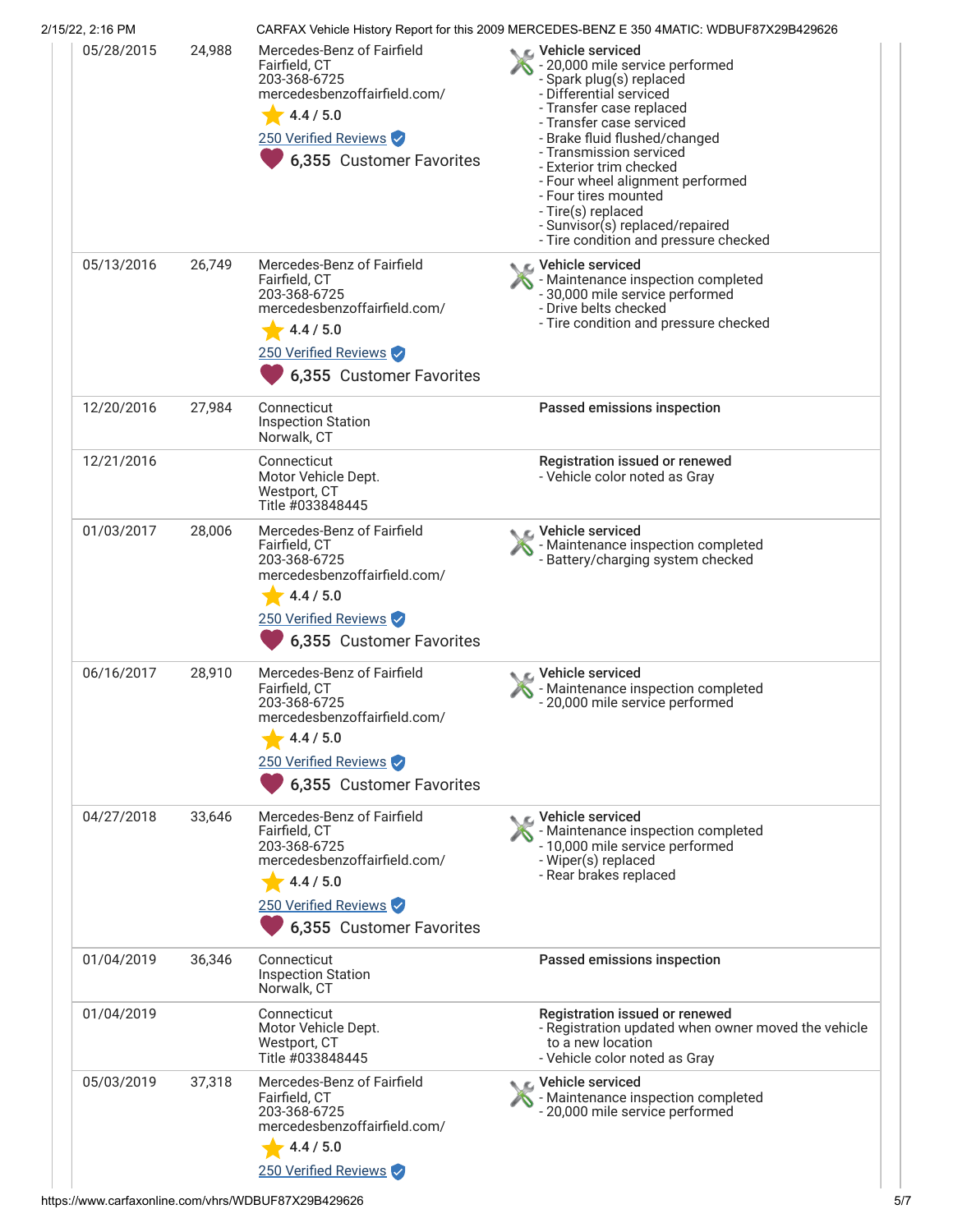| 2/15/22, 2:16 PM |        | CARFAX Vehicle History Report for this 2009 MERCEDES-BENZ E 350 4MATIC: WDBUF87X29B429626                                                                     |                                                                                                            |  |
|------------------|--------|---------------------------------------------------------------------------------------------------------------------------------------------------------------|------------------------------------------------------------------------------------------------------------|--|
|                  |        | 6,355 Customer Favorites                                                                                                                                      |                                                                                                            |  |
| 11/16/2020       |        | Connecticut<br>Motor Vehicle Dept.<br>Westport, CT<br>Title #033848445                                                                                        | Registration issued or renewed<br>- Vehicle color noted as Gray                                            |  |
| 12/23/2020       | 39,456 | Mercedes-Benz of Fairfield<br>Fairfield, CT<br>203-368-6725<br>mercedesbenzoffairfield.com/<br>$-4.4/5.0$<br>250 Verified Reviews<br>6,355 Customer Favorites | <b>NE</b> Vehicle serviced<br>- Maintenance inspection completed<br>- Recommended maintenance performed    |  |
| 12/09/2021       | 40,817 | <b>Westport Center Service</b><br>Westport, CT<br>203-227-0575<br>westportservicecenter.com/<br>5.0 / 5.0 $6$ Verified Reviews                                | r⊾ Vehicle serviced<br>- Fuse(s) replaced<br>- Battery/charging system checked<br>- Oil and filter changed |  |
| 02/07/2022       | 41.019 | <b>Auto Auction</b>                                                                                                                                           | Vehicle sold                                                                                               |  |
|                  |        |                                                                                                                                                               | Millions of used vehicles are bought and<br>sold at auction every year.                                    |  |



### First Owner

When the first owner(s) obtains a title from a Department of Motor Vehicles as proof of ownership.

#### Inspections

Many states or counties require annual or biennial emissions and/or safety inspections. Odometer readings are collected at the time of the inspection.

at [www.carfaxonline.com.](http://www.carfaxonline.com/)

### New Owner Reported

When a vehicle is sold to a new owner, the Title must be transferred to the new owner(s) at a Department of Motor Vehicles.

#### Ownership History

CARFAX defines an owner as an individual or business that possesses and uses a vehicle. Not all title transactions represent changes in ownership. To provide estimated number of owners, CARFAX proprietary technology analyzes all the events in a vehicle history. Estimated ownership is available for vehicles manufactured after 1991 and titled solely in the US including Puerto Rico. Dealers sometimes opt to take ownership of a vehicle and are required to in the following states: Maine, Massachusetts, New Jersey, Ohio, Oklahoma, Pennsylvania and South Dakota. Please consider this as you review a vehicle's estimated ownership history.

#### Title Issued

A state issues a title to provide a vehicle owner with proof of ownership. Each title has a unique number. Each title or registration record on a CARFAX report does not necessarily indicate a change in ownership. In Canada, a registration and bill of sale are used as proof of ownership.



CARFAX DEPENDS ON ITS SOURCES FOR THE ACCURACY AND RELIABILITY OF ITS INFORMATION. THEREFORE, NO RESPONSIBILITY IS ASSUMED BY CARFAX OR ITS AGENTS FOR ERRORS OR OMISSIONS IN THIS REPORT. CARFAX FURTHER EXPRESSLY DISCLAIMS ALL